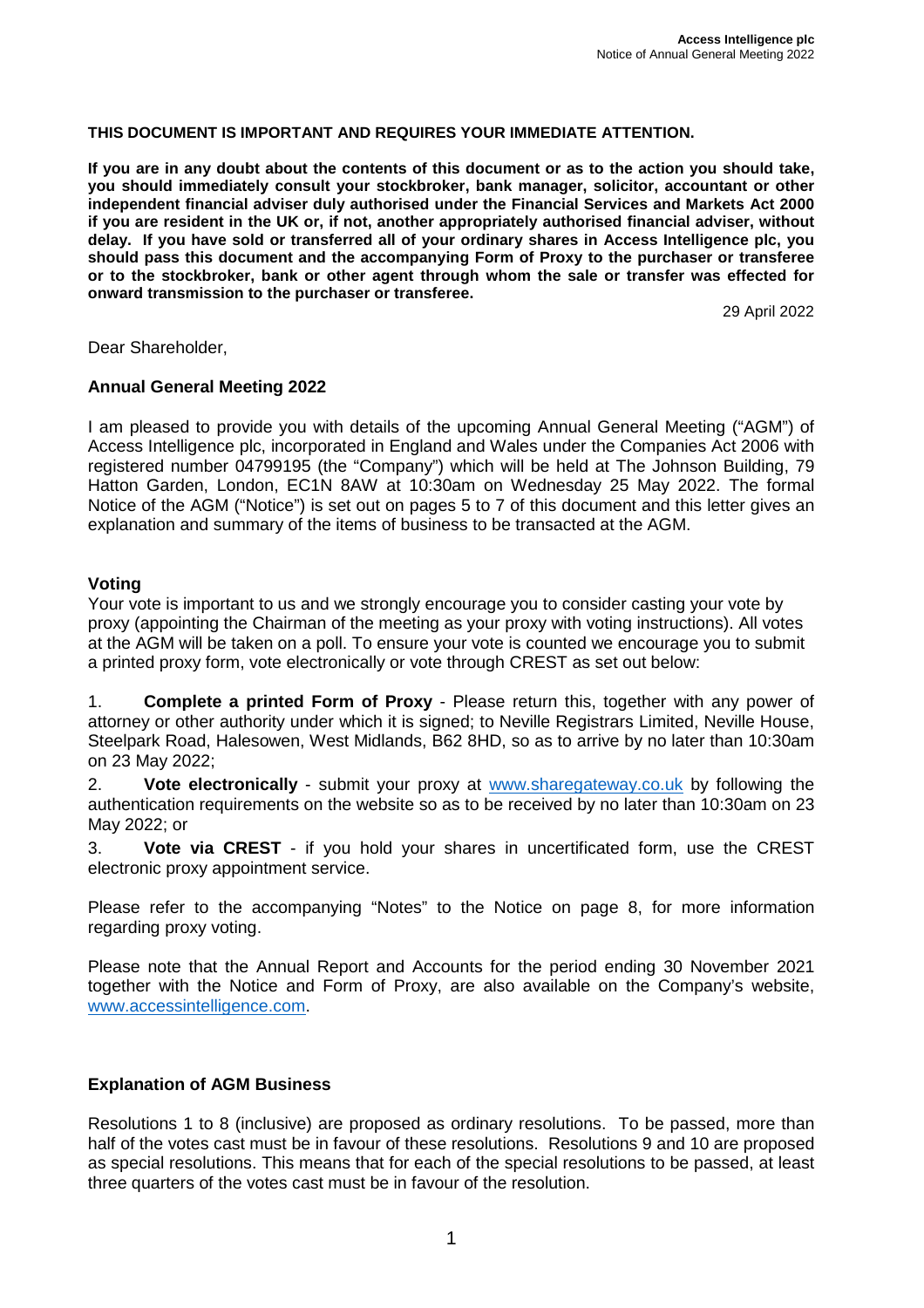# **ORDINARY RESOLUTIONS**

### **Resolution 1 – Annual Report and Accounts**

The Directors are required by law to present to the meeting copies of the audited accounts of the Company, Directors' Report and the independent auditor's report for the year ended 30 November 2021. These documents are contained in the Annual Report 2021, which is available on the Company's website, www.accessintelligence.com.

#### **Resolutions 2, 3, 4 and 5 - Directors**

The Company's Articles of Association require any person who has been appointed as a Director by the Board of Directors since the date of the Company's last AGM to retire at the next AGM following their appointment. Katie Puris and Lisa Gilbert were both appointed as nonexecutive directors on 15 June 2021 and 4 October 2021 respectively. Accordingly, both Katie and Lisa will retire from office at the AGM and will stand for election by the Company's shareholders.

Under the Company's Articles of Association, one third of the Directors are required to retire each year. As such, Chris Pilling and I retire from the Board by rotation. Both Chris and I intend to submit ourselves for annual re-election by the Company's shareholders.

These re-appointments shall take effect at the conclusion of the AGM. Biographies of all directors are set out on pages 44 to 47 of the Company's Annual Report and on its website, www.accessintelligence.com.

#### **Resolutions 6 and 7 – Re-appointment and Remuneration of the Auditor**

The Company proposes the re-appointment of the Company's existing auditors, Mazars LLP, until the conclusion of the next general meeting of the Company at which accounts are laid. Shareholders are also asked to grant authority for the Board to determine the auditors' remuneration. In practice, the Audit Committee will consider the audit fees for recommendation to the Board.

#### **Resolution 8 – Directors' Authority to Allot Shares**

Shareholders are being asked to grant the Directors the authority to allot shares in the Company. Sub-paragraph (a) of this resolution will, if passed, authorise the Directors to allot the Company's shares up to a maximum aggregate nominal amount of £2,126,617.85 representing approximately one-third of the issued ordinary share capital of the Company, excluding treasury shares as at 22 April 2022 being the last practicable date before publication of this document. This authority will expire at the conclusion of next year's AGM or, if sooner, on the date that is 15 months from the date of this year's AGM being 25 August 2023. In addition, sub-paragraph (b) of this resolution will, if passed, authorise the Directors to allot further shares in the Company up to a maximum aggregate nominal amount of £2,126,617.85 representing approximately a further one-third of the issued ordinary share capital of the Company, excluding treasury shares as 22 April 2022 being the last practicable date, in connection with a fully preemptive rights issue.

The directors consider it desirable to have the maximum flexibility permitted by corporate governance guidelines in order to respond to market developments and to enable allotments to take place. If the directors do exercise the additional authority, they intend to follow continuing best practice as regards its use (including the directors standing for re-appointment in certain circumstances) as recommended by The Investment Association and the Pensions and Lifetime Savings Association. The directors have no present intention of allotting, or agreeing to allot, any shares otherwise than in connection with the Company's employee share schemes, to the extent permitted or required by such schemes.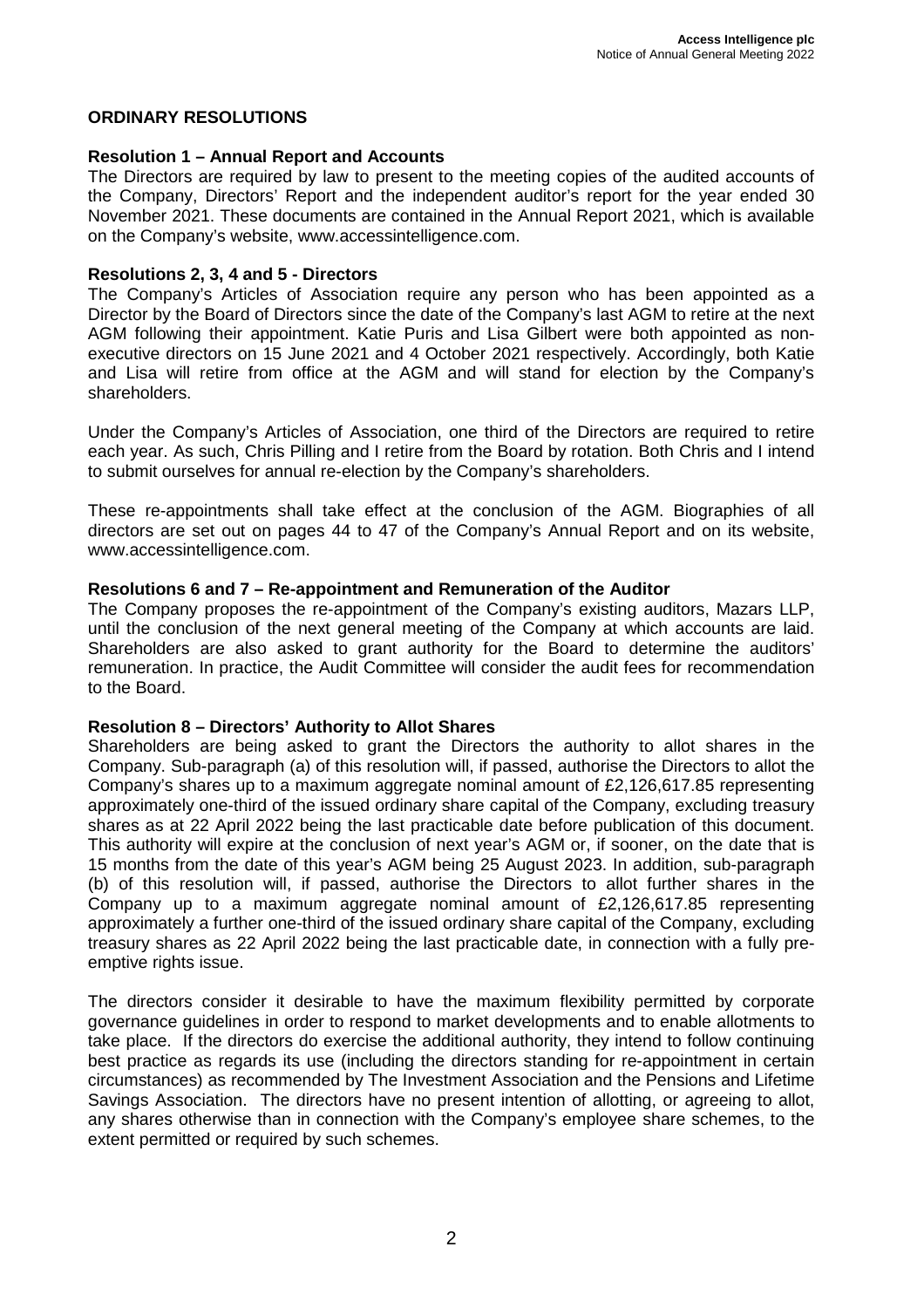As at 22 April 2022, the Company held 2,927,315 ordinary shares in treasury, which represents approximately 2 per cent of the total ordinary share capital including treasury shares in issue at that date being the last practicable date before publication of this document.

# **SPECIAL RESOLUTIONS**

## **Resolution 9 – Disapplication of Pre-emption Rights**

This resolution supplements the Directors' authority to allot shares in the Company given to them by resolution 8. The resolution, if passed, authorises the Directors to issue ordinary shares for cash, either by way of a rights issue or offer to existing shareholders or to other persons on a non-pre-emptive basis, provided that any issue for cash to such persons on a non-pre-emptive basis shall not exceed £652,621.95 representing 13,052,439 new ordinary shares of 5 pence each (which includes the sale on a non-pre-emptive basis of any shares held in treasury), which is equivalent to approximately 10 per cent of the Company's issued ordinary share capital including treasury shares as at 22 April 2022 being the last practicable date before publication of this document. The Board considers that, given the Company's size, market position and general liquidity, an overall authority of 10% is appropriate. However, your Board intends that in the event of the authority or any part of it, being utilised, in doing so it will follow the Statement of Principles set out by the Pre-Emption Group. These are that 5% would be applied on an unrestricted basis and, in the event that the additional 5% were to be employed, this would be utilised exclusively for the purposes of an acquisition or a specified capital investment. This is in line with the level of authority sought at the Company's last annual general meeting. Shareholders will note that this resolution also relates to treasury shares and will be proposed as a special resolution.

The authority will be effective until the conclusion of the next AGM of the Company or, if sooner, 25 August 2023.

This resolution seeks a disapplication of the pre-emption rights on a rights issue so as to allow the directors to make exclusions or such other arrangements as may be appropriate to resolve legal or practical problems which, for example, might arise with overseas shareholders.

## **Resolution 10 – Authority to Purchase Own Shares**

In certain circumstances, it may be advantageous for the Company to purchase its own shares and this resolution seeks the authority from shareholders to continue to do so. The directors would exercise this power only when, in the light of market conditions, they believe that the effect of such purchases will be to increase earnings per share and is in the best interest of the shareholders generally. Other investment opportunities, appropriate gearing levels and the overall position of the Company will be taken into account when exercising this authority.

Companies purchasing their own shares are allowed to hold them in treasury as an alternative to cancelling them. Treasury shares do not attract voting rights or dividends whilst held in treasury. This gives the Company the ability to re-issue treasury shares quickly and costeffectively and provides the Company with greater flexibility in the management of its capital base. It also gives the Company the opportunity to satisfy employee share scheme awards with treasury shares.

The maximum number of ordinary shares that may be acquired is 6,379,854 (approximately 5 per cent of the Company's issued ordinary share capital, excluding treasury shares as at 22 April 2022 being the last practicable date before publication of this document) and the maximum and minimum prices at which they may be bought is set out in the Notice.

## **Recommendation**

The Directors consider the adoption of each of the resolutions set out on pages 5 to 7 of the Notice to be in the best interest of the Company and its shareholders as a whole. Accordingly, the Directors unanimously recommend that shareholders vote in favour of each of the proposed resolutions, as they intend to do in respect of their own beneficial shareholdings.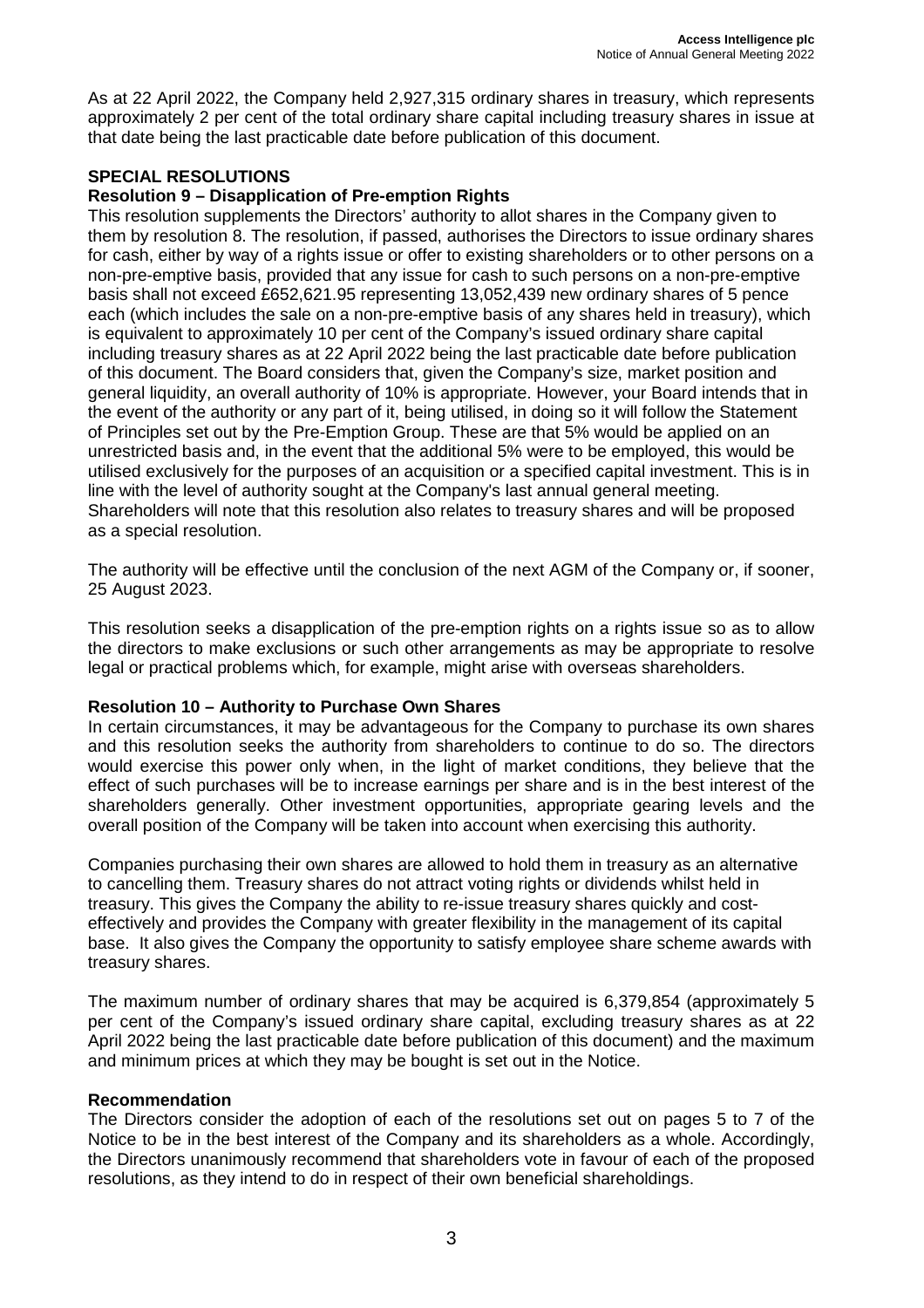The results of the voting on all resolutions will be announced via the Regulatory News Service and published on our website as soon as practicable following the conclusion of the AGM.

Yours faithfully

**Christopher Satterthwaite**  Chairman

**Access Intelligence plc**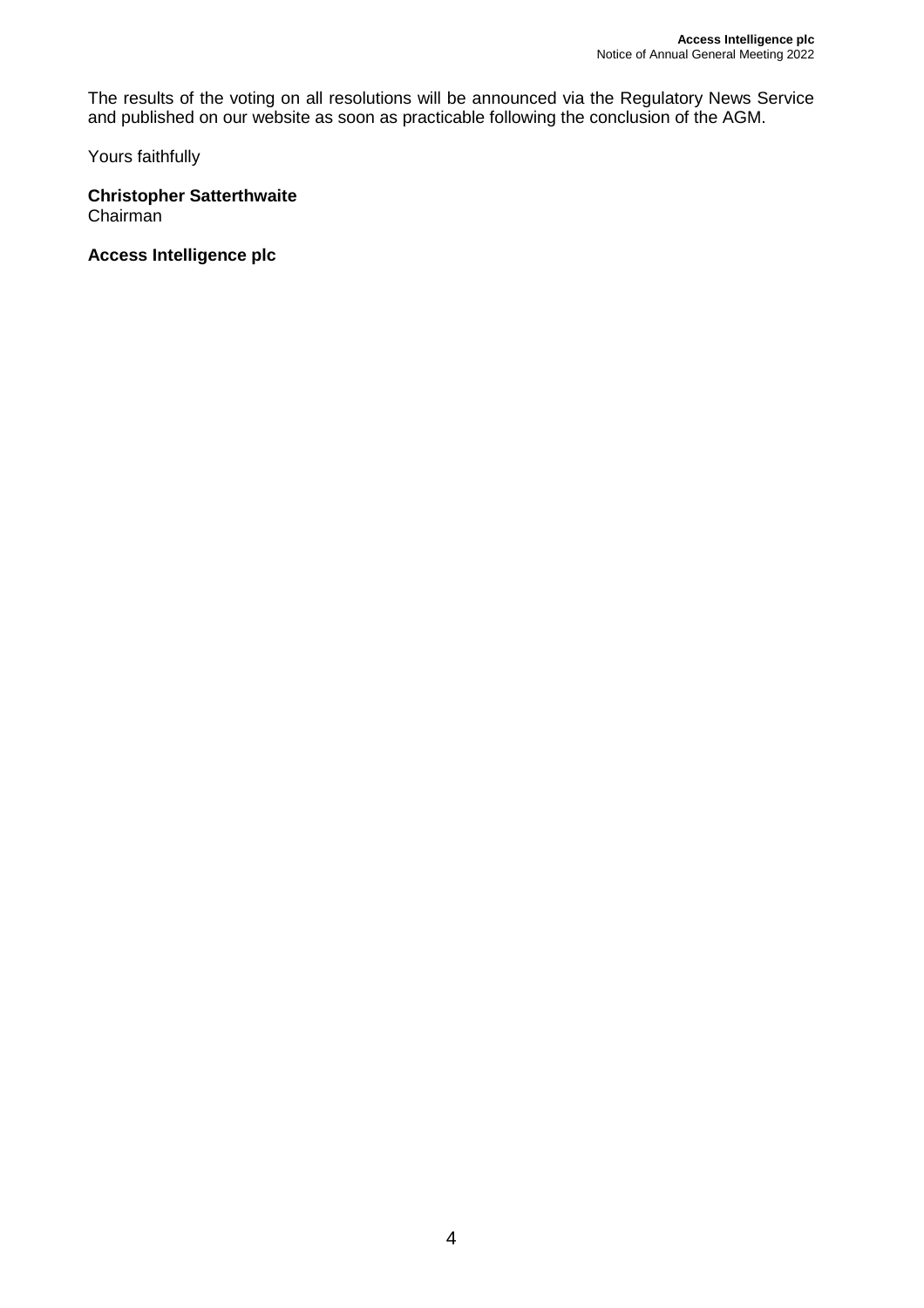## **ACCESS INTELLIGENCE PLC NOTICE OF ANNUAL GENERAL MEETING**

Notice is hereby given that the Annual General Meeting ("AGM") of Access Intelligence plc (the "Company") will be held at The Johnson Building, 79 Hatton Garden, London, EC1N 8AW at 10:30am on 25 May 2022 to consider, and if thought fit, pass the following resolutions, as either ordinary or special resolutions as set out below.

# **ORDINARY RESOLUTIONS**

Resolutions 1 to 8 will be proposed as ordinary resolutions:

1. To receive and adopt the audited accounts of the Company for the financial year ended 30 November 2021 together with the Directors' report and the independent auditors' report.

2. To elect Katie Puris as a Director, who retires and offers herself for election in accordance with the Company's articles of association.

3. To elect Lisa Gilbert as a Director, who retires and offers herself for election in accordance with the Company's articles of association.

4. To re-elect Christopher Satterthwaite as a Director, who retires in accordance with the Company's articles of association.

5. To re-elect Chris Pilling as a Director, who retires in accordance with the Company's articles of association.

6. To re-appoint Mazars LLP as independent auditor to the Company, to hold office until the conclusion of the 2023 AGM of the Company.

7. To authorise the Directors to determine the remuneration of the Company's auditor in respect of its appointment for the period ending at the conclusion of the next AGM.

8. THAT, in place of all existing authorities, the Directors be generally and unconditionally authorised pursuant to Section 551 of the Companies Act 2006 (the "Act"):

(a) To allot shares in the Company and to grant rights to subscribe for or to convert any security into shares in the Company up to a maximum aggregate nominal amount of £2,126,617.85 for a period expiring (unless previously renewed, varied or revoked by the Company in general meeting) at the earlier of 25 August 2023 and the end of the next AGM of the Company, save that the Company may before expiry of this authority make an offer or agreement which would or might require shares to be allotted, or rights to subscribe for or to convert any security into shares to be granted, after expiry of this authority and the Directors may allot shares, or grant rights to subscribe for or convert any security into shares, in pursuance of that offer or agreement as if this authority had not expired; and

(b) in addition, to allot equity securities (within the meaning of section 560 of the Act) in connection with a rights issue in favour of holders of ordinary shares in proportion (as nearly as may be practicable) to their respective holdings of ordinary shares (but subject to such exclusions or other arrangements as the Directors consider necessary or expedient in connection with treasury shares, fractional entitlements or any legal or practical problems arising under the laws or regulations of, or the requirements of any regulatory body or stock exchange in, any territory) up to a maximum aggregate nominal amount of £2,126,617,85 for a period expiring (unless previously renewed, varied or revoked by the Company in general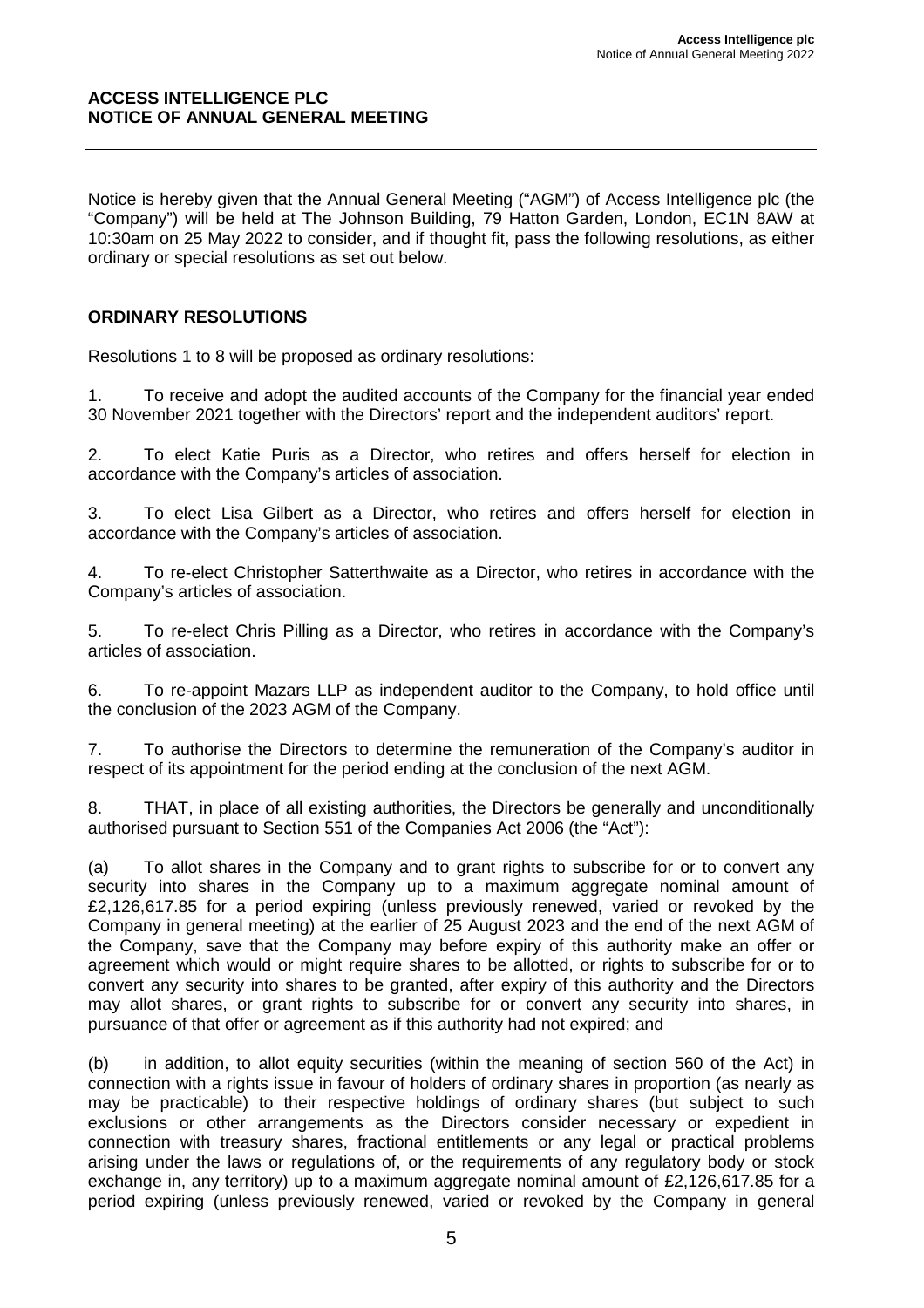meeting) at the earlier of 25 August 2023 and the conclusion of the next AGM of the Company after passing this resolution, save that the Company may before expiry of this authority make an offer or agreement which would or might require equity securities to be allotted after expiry of this authority and the Directors may allot equity securities in pursuance of that offer or agreement as if this authority had not expired.

# **SPECIAL RESOLUTIONS**

Resolutions 9 and 10 will be proposed as special resolutions:

9. THAT, subject to the passing of resolution 8 above and in place of all existing powers (save to the extent set out in resolution 8 above), the Directors be generally and unconditionally authorised pursuant to section 570 of the Act to allot equity securities (within the meaning of section 560 of the Act) for cash pursuant to the authority granted by resolution 8 above and be empowered pursuant to section 573 of the Act to sell ordinary shares held by the Company as treasury shares (as defined by section 724 of the Act) for cash, as if section 561(1) of the Act did not apply to any such allotment or sale, provided that this power shall be limited to allotments of equity securities and/or the sale of treasury shares:

(a) in connection with an offer of equity securities (whether by way of a rights issue, open offer or otherwise)

- (i) to the holders of ordinary shares in the capital of the Company in proportion (as nearly as practicable) to their respective holdings on the record date that the Directors may determine for such allotment , but subject to such exclusions or other arrangements as the Directors may consider necessary or expedient to in relation to treasury shares, fractional entitlements, record dates or any legal, regulatory or practical difficulties which may arise under the laws of, or the requirements of any regulatory body or stock exchange in any territory; and
- (ii) otherwise, than pursuant to sub-paragraph (a)(i) of this resolution up to an aggregate nominal amount of £652,621,95

(b) this power shall expire on the earlier of 25 August 2023 and the conclusion of the next AGM of the Company, but the Company may before the expiry of this power make an offer or agreement which would or might require equity securities to be allotted after the expiry of this power and the Directors may allot equity securities in pursuance of that offer or agreement as if this power had not expired; and

(c) this power also applies in relation to a sale of treasury shares, which is an allotment of equity securities by virtue of section 560(3) of the Act as if in the first paragraph of this resolution the words 'subject to the passing of resolution 8 above' and 'pursuant to the authority granted by resolution 8 above' were omitted.

10. THAT the Company be and is generally and unconditionally authorised for the purposes of section 701 of the Act, to make market purchases (within the meaning of section 693(4) of the Act) of its ordinary shares and to cancel or hold in treasury such shares provided that:

(a) the maximum aggregate number of ordinary shares that may be acquired is 6,379,854 being approximately 5% of the Company's existing issued ordinary share capital excluding treasury shares;

(b) the minimum price per share (exclusive of expenses) that may be paid for any such shares is 5 pence;

(c) the maximum price (exclusive of expenses) that may be paid for any such shares is the higher of: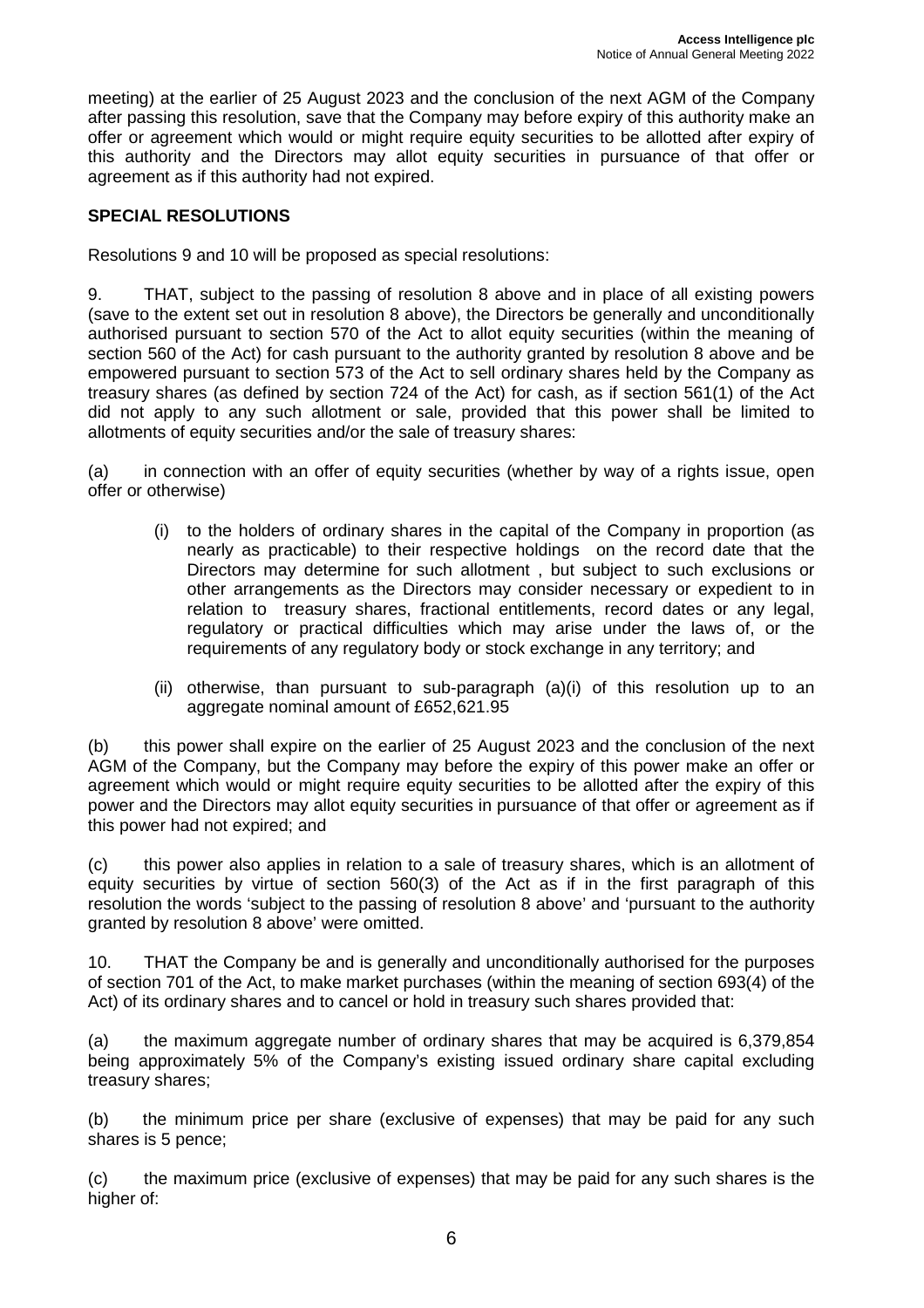- (i) the price of the last independent trade of; and
- (ii) the highest current independent bid for the Company's ordinary shares on the AIM market of the London Stock Exchange at the time that an ordinary share is contracted to be purchased; and

(d) The authority hereby conferred shall expire at the earlier of the close of the next Annual General Meeting or 25 August 2023 except that the Company shall be entitled, at any time prior to the expiry of this authority, to make a contract of purchase which would or might be executed wholly or partly after such expiry and to purchase shares in accordance with such contract as if the authority conferred had not expired.

By order of the Board

# **Beyond Governance Limited Corporate Secretary**

**29 April 2022** 

Registered Office: The Johnson Building 79 Hatton Garden London EC1N 8AW

Registered in England and Wales No. 04799195